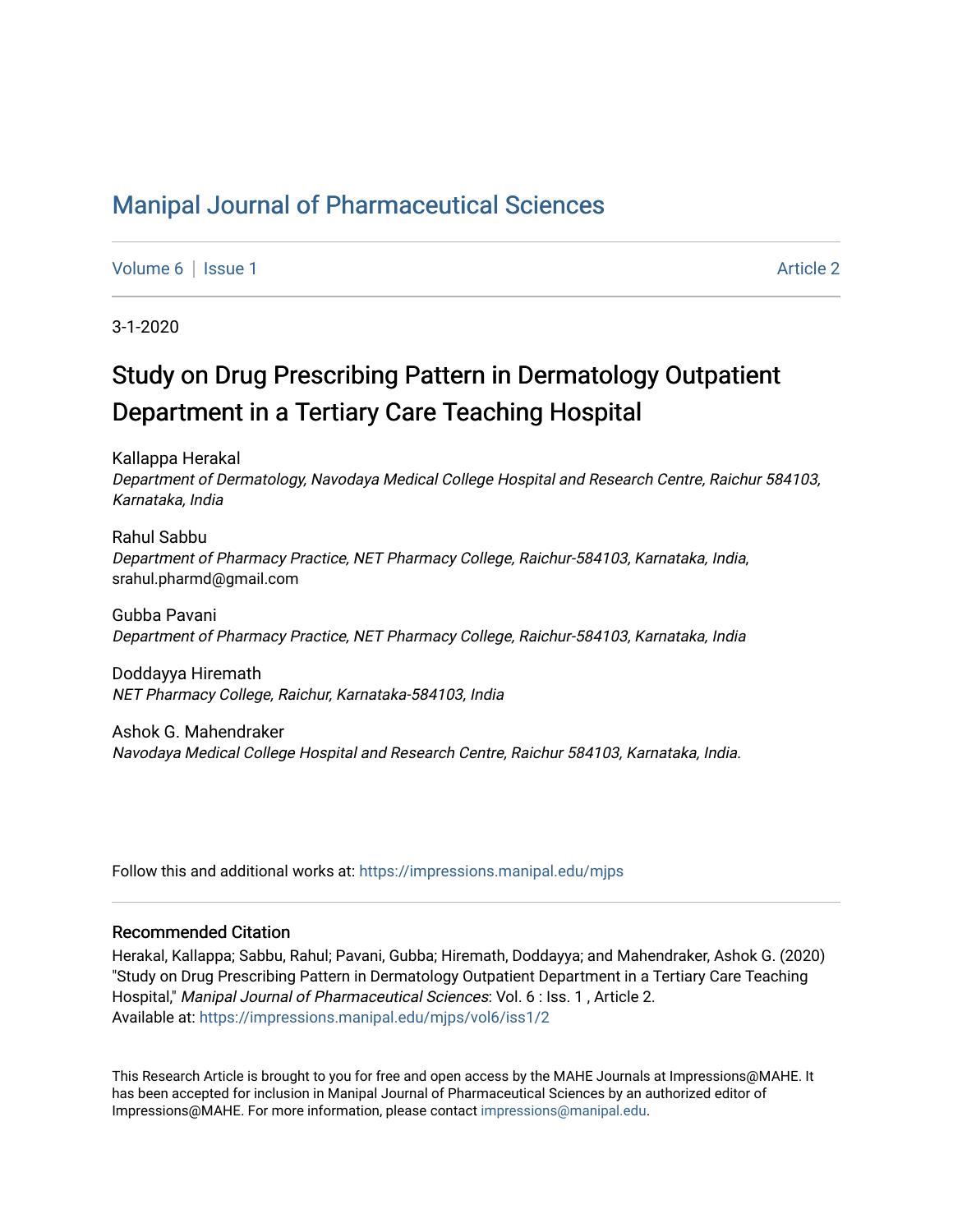#### Herakal K, *et al*: Drug Prescribing Pattern in Dermatology OPD Research Article

# **Study on Drug Prescribing Pattern in Dermatology Outpatient Department in a Tertiary Care Teaching Hospital**

Kallappa Herakal, Rahul Sabbu\*, Gubba Pavani, Doddayya Hiremath, Ashok G Mahendraker

Email: srahul.pharmd@gmail.com

# **Abstract**

Irrational usage of medications is becoming a global problem. India majorly faces the concern for the irrational manufacturing, prescriptions and usage of medicines. Skin diseases or dermatology related issues are one of the major contributors to the disease burden. The ultimate goal in dermatological therapy is achieved by prescribing the safest and minimal number of medicines. The objective of the study was to assess the drug prescribing pattern in dermatology outpatient department (OPD) using WHO drug use indicators, to determine patterns of skin diseases and to describe current treatment practices. A cross sectional prospective study was carried out in the dermatology OPD for six months from March 2018 to August 2018. Prescriptions from patients were collected directly by taking images. About five hundred encounters were reviewed. The results revealed that male patients were more: 261 patients (52%). Most patients belonged to the age category of 20-29 years (139 patients) and 10-19 years (94 patients). A total of 1706 medications were prescribed. The average number of medications prescribed were 3.41/prescription. The number of generic drugs prescribed was comparably lower than branded; a total of 29.01% of prescriptions were prescribed with antibiotics. The health facility indicators were assessed by confirming key drug availability. On the whole, 26.9% drugs were prescribed from WHO EDL (essential drug list). It was concluded that fungal infections were the highest presentation and antihistamines were the most commonly prescribed drugs.

**Key words:** Drug use indicators, EDL, Prescribing pattern, Skin diseases, WHO

## **Introduction**

Skin is the part of integumentary system and is the largest organ of human body. It is exposed to injury by extrinsic factors such as chemical and environmental factors, including infectious agents; and intrinsic factors like genetic, immunological and metabolic factors.<sup>1</sup> Skin diseases in developing

#### Kallappa Herakal<sup>1</sup>, Rahul Sabbu<sup>2</sup>, Gubba Pavani<sup>2</sup>, **Doddayya Hiremath3 , Ashok G Mahendraker4**

- *1 HOD, Department of Dermatology, Navodaya Medical College Hospital and Research Centre, Raichur 584103, Karnataka, India.*
- *2 Department of Pharmacy Practice, NET Pharmacy College, Raichur-584103, Karnataka, India.*
- *3 Professor and Principal, NET Pharmacy College, Raichur, Karnataka-584103, India.*
- *4 Medical Superintendent, Navodaya Medical College Hospital and Research Centre, Raichur 584103, Karnataka, India.*
- *\** Corresponding Author

Date of Submission: 01-11-2019, Date of Revision: 04-01-2020 Date of Acceptance: 20-01-2020

countries, like India, have a serious impact on people's quality of life.<sup>2</sup>

Dermatology is a discipline where the therapy can be directly administered to the target site.<sup>3</sup> Skin diseases get transmitted usually in people who are living under unhygienic and low socio-economic conditions.4 The skin disease pattern differs from countries and across different parts within a country.5

Rational prescribing is the most desired component in the drug supply-use chain that is required to ensure the rational use of medications and a cost-effective medical care. However, irrational prescribing has been reported as a global problem.<sup>6</sup>

Millions of children and adults suffer and die every year in poorer regions of Asia and Africa from preventable or treatable diseases with inexpensive essential drugs.9 India faces problems such as prescribing irrational drug combinations, excessive

**How to cite this article:** Herakal K, Sabbu R, Pavani G, Hiremath D, Mahendraker A G. Study on Drug Prescribing Pattern in Dermatology Outpatient Department in a Tertiary Care Teaching Hospital. *MJPS* 2020; 6(1): 3-7.

1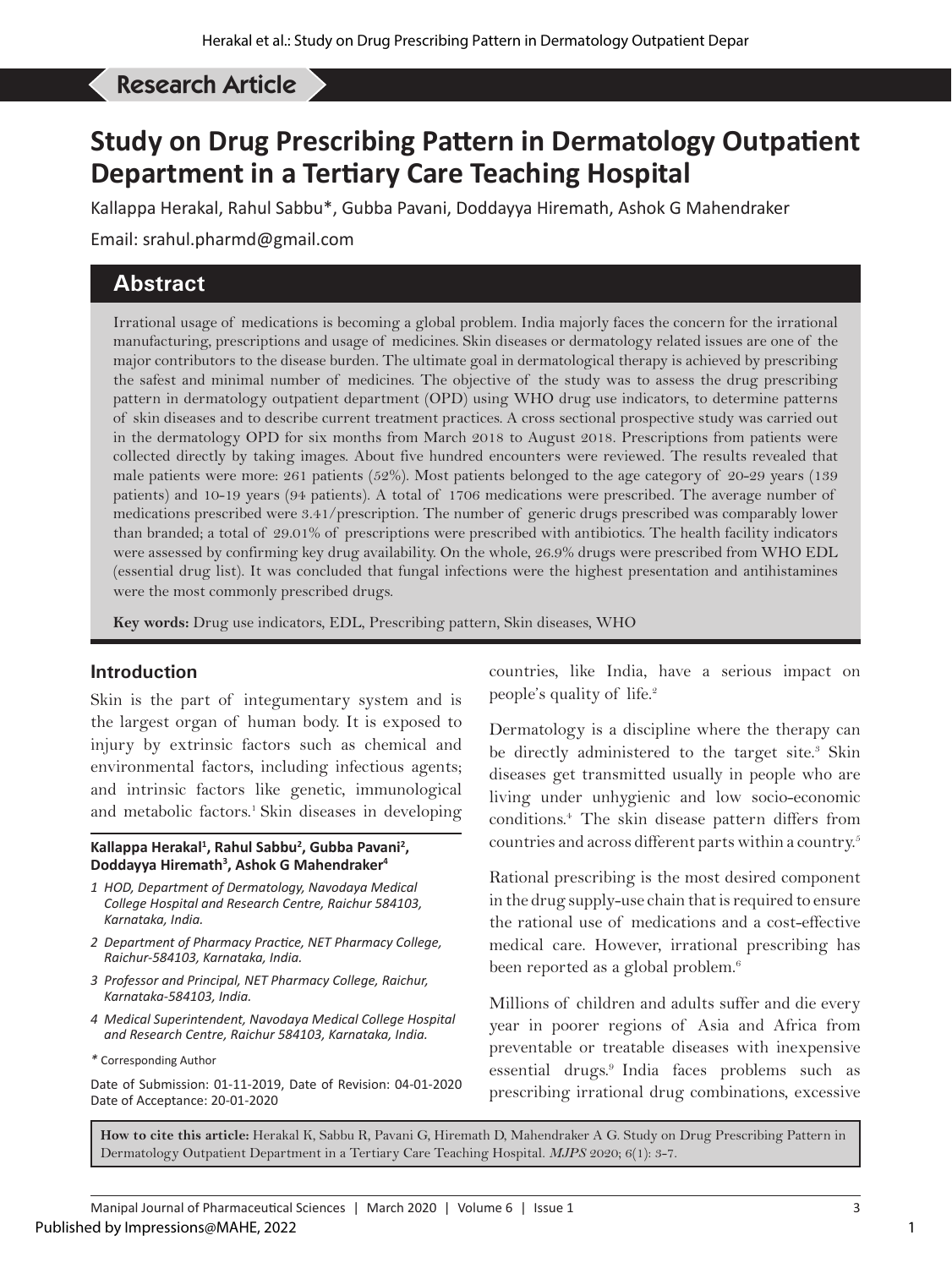#### Herakal K, *et al*: Drug Prescribing Pattern in Dermatology OPD

usage of multivitamins, and unnecessary use of anti-biotics. Incidence of infectious disease in rural communities of India is significantly high because of being socially backward.4

Polypharmacy is the most common irrational practice7 and irrational drug therapy remains a global phenomenon.8 Irrational usage is caused due to lack of knowledge, unrestricted medicines available without prescription, inappropriate promotion and profit motives to sell medicines.9 The irrational prescribing in dermatological practice thus can adversely affect the life in majority of patient population.<sup>6</sup> The consequences of irrational use of medications include ineffective treatment, Adverse Drug Reactions (ADR) and economic burden on the patient and family.<sup>5</sup> Prescription writing is a scientific art to convey a message from the prescriber to the patient. Use of essential drugs prescribed by generic names is being accentuated by the WHO.10 These kinds of analysis help to increase the health system standards and help to identify of drug use related issues viz. drug-drug interaction, polypharmacy and ADR.11

This study aims to assess the drug prescribing patterns by obtaining information on demographic characteristics of the patients in dermatology OPD in a tertiary care hospital. Also, the patterns of prescribing practices were described using the World Health Organization/ International Network of Rational Use of Drugs (WHO/ INRUD) druguse core indicators like the following as a part of the study:

- Average number of drugs per encounter
- Percentage of drugs prescribed by generic name
- Percentage of antibiotics prescribed
- Percentage of drugs prescribed from WHO EDL
- Percentage of fixed drug combination from WHO EDL<sup>9</sup>

Rational Drug Use (RDU) is defined as "use of an appropriate, efficacious, safe and cost-effective drug given for the right indications in the right dose and formulation, at right time intervals and for the right duration of time". RDU can be promoted by wide

range of activities like adaptation of the essential drug concept, development of evidence based clinical guidelines, continuous training of health professionals, consumer education, unbiased drug information and stringent regulatory policies.<sup>11</sup>

The term rational medicine use includes the following:

- Suitable indications based on sound medicinal considerations.
- Right medications considering safety, efficacy and cost effective.
- Appropriate dose, route of administration and dosage regimen.
- Minimum adverse reactions by ensuring no contra-indications
- Proper dispensing
- Patient adherence to therapeutic dosage regimen

Irrational use of medicines is a problem globally which soon needs to be addressed. As per the WHO estimation, more than 50% of medicines are either prescribed/dispensed/sold in-correctly, and the rest 50% of medicines are incorrectly consumed by patients. The over, under or misuse of medications may cause serious health conditions and also lead to wastage of resources.<sup>12</sup> The present study aims to evaluate the prescription pattern of medications in dermatology OPD with the help of the WHO drug usage indicators, to determine patterns of skin diseases and to describe current treatment practices.

# **Materials and Methods**

A prospective observational study was performed in dermatology OPD for a duration of six months, from March 2018 to August 2018, after the approval from the Institutional Ethics Committee of Navodaya Medical College Hospital and Research Centre, Raichur. A total of 500 patients of different age groups visiting the dermatology OPD were a part of this study. A well designed patient data entry form was developed and used for the study. The following information like patient demographic details (name, age, gender, reason for hospitalization, duration of illness, smoking history etc.) and the WHO indicators were included.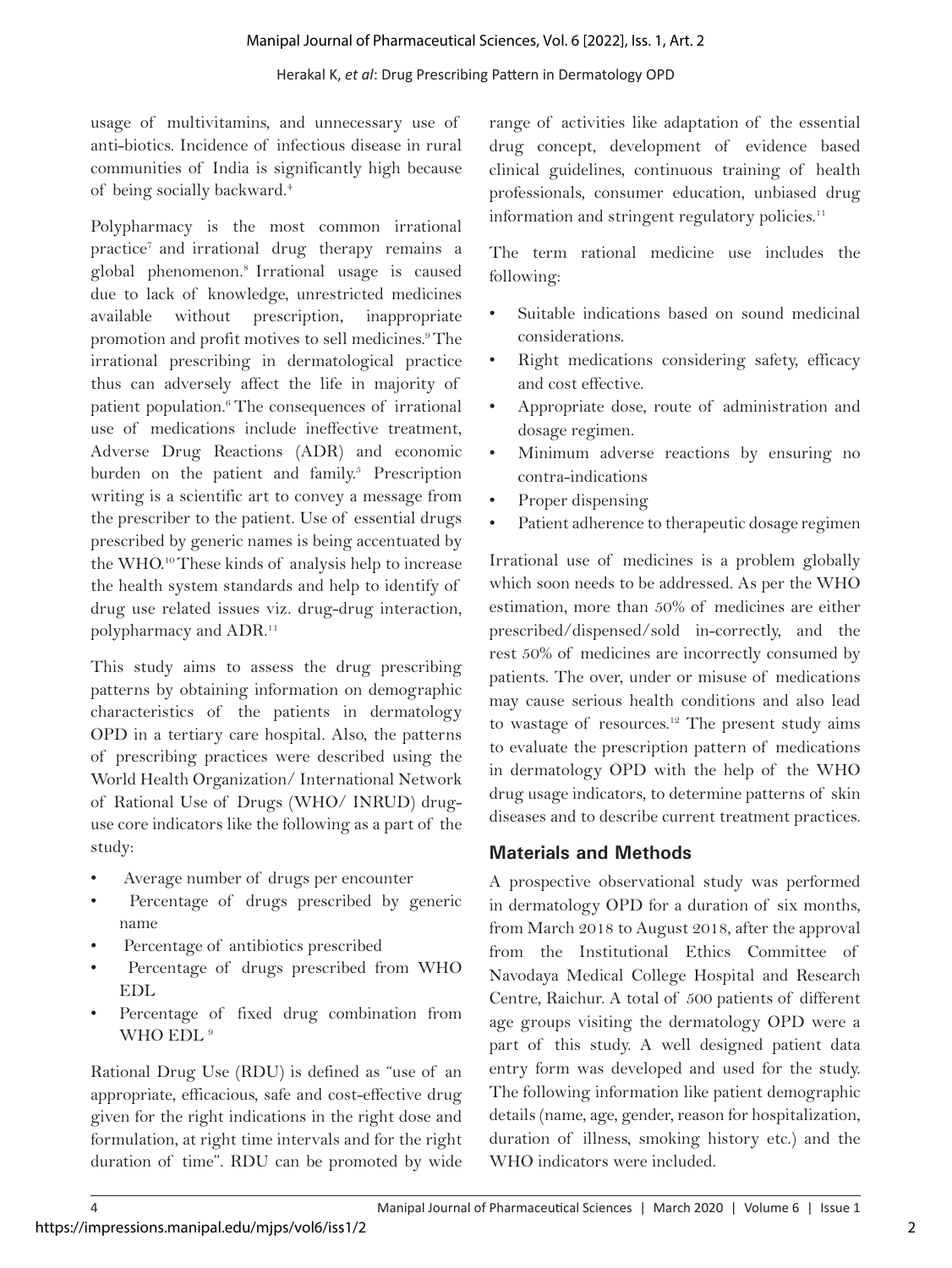Herakal K, *et al*: Drug Prescribing Pattern in Dermatology OPD

## **Results**

Out of the 500 patients enrolled in the study, 261 (52%) were male and 239 (48%) were female. The patients from 20-29 years age group were higher in number followed by 10-19 years, followed by 30-39 years,  $<10$  years,  $40-49$  years,  $>60$  years and  $50-59$ years as shown in the Fig 1.



Figure 1: Prescribing pattern according to the age group (N=500)

Total prescribed drugs among 500 prescriptions were 1706. Average number of drugs per encounter was 3.412 and generic drugs prescribed were 13.20%. Antibiotic prescribed was 29.01%, drugs prescribed from the WHO EDL was 26.90% as shown in Table 1.

| <b>S1</b><br>N <sub>o</sub> | <b>Parameters</b>                     | <b>Out Patient</b><br>value | Ideal<br>value |
|-----------------------------|---------------------------------------|-----------------------------|----------------|
|                             | Averageg number of<br>drugs/encounter | 3.412                       | < 9            |
| $\mathfrak{D}$              | Generic drugs prescribed              | 13.2%                       | 100%           |
| 3                           | Antibiotic prescribed                 | 29.01%                      | $< 30\%$       |
| $\overline{4}$              | Injection prescribed                  | 0.41%                       | $< 10\%$       |
| $\tilde{D}$                 | Drugs prescribed from<br>the WHO EDL  | 26.9%                       | $100\%$        |

#### **Table 1: WHO prescribing indicators**

In this study of 500 prescriptions, it was observed that 85 patients were diagnosed with fungal skin infections as shown in the Fig 2.



Figure 2: Disease distribution among the study group (N=500)

Among 1706 drugs prescribed, Luliconazole (73) was the highly prescribed topical antifungal agent

and the highly prescribed oral antifungal agent was



Figure 3: Antifungal and combination prescribed (N=500)

Among 1706 drugs prescribed, fusidic acid was the highly prescribed topical antibiotic (66) and azithromycin (41) was the highly prescribed oral antibiotics as shown in the Fig. 4.



Figure 4: Antibiotic and combination prescribed (N=500)

#### **Discussion**

From the study of 500 prescriptions during the duration of six months in a tertiary care teaching hospital, it was found that the most commonly affected population with skin diseases is male patients (52%). This is because males are more exposed to the causative factors of skin diseases when compared to female patients. The results were in concordance with the study done by Saleem et. al.<sup>3</sup> Skin diseases were found to occur mostly in the age group between 20-29 years, when compared to people of other age groups. In addition to this, the most prescribed drug classification was found to be antihistamines. These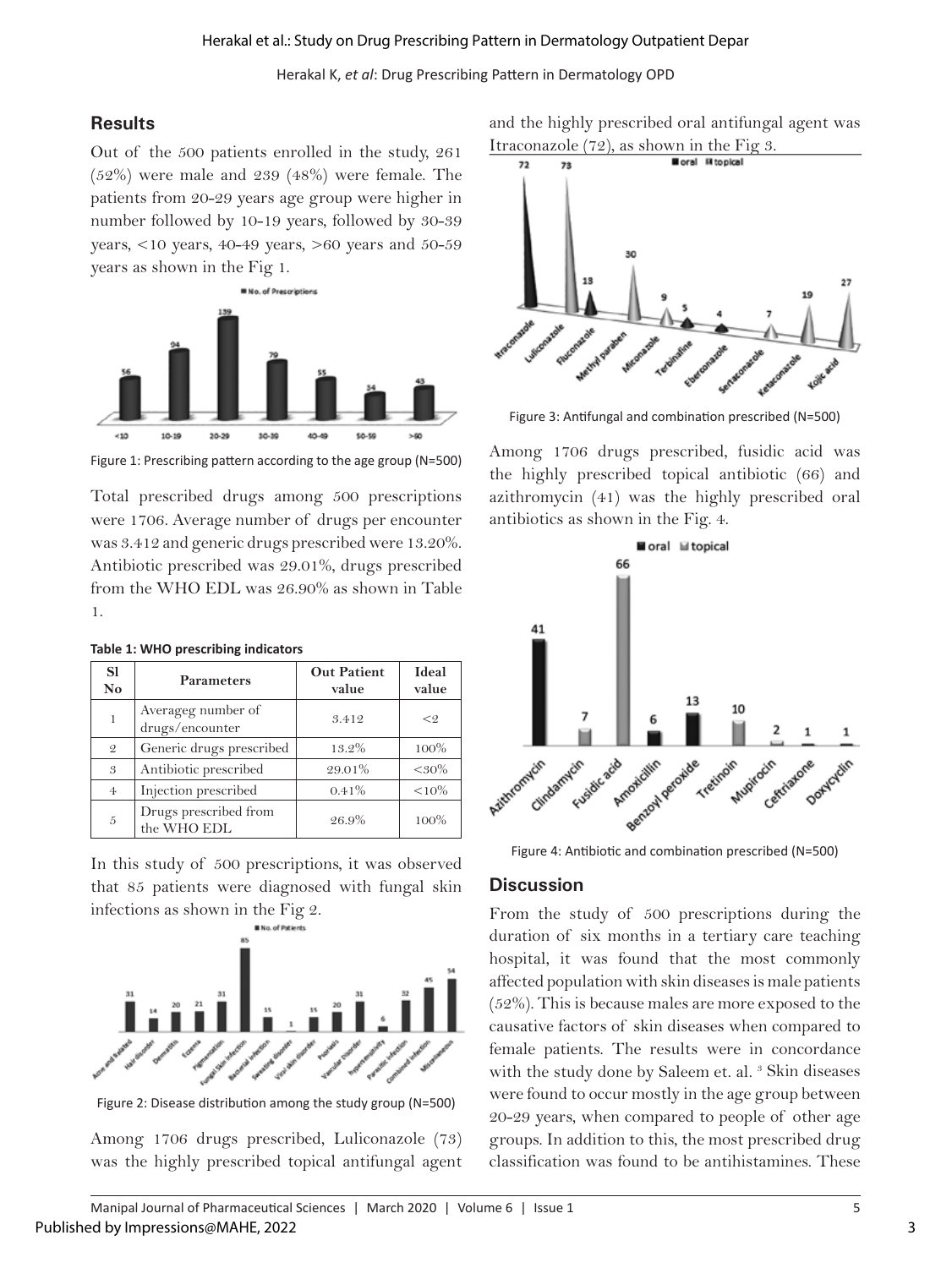results were similar to the study done by Saleem et. al.<sup>3</sup>, as majorly dermatological problem such as fungal, scabies, eczema were associated with itching.

An average number of drugs/medications per encounter is a main parameter for educational intervention in prescribing practices. The number of drugs varied from 1 to 8 with an average of 3.412 drugs/encounter which is higher than 2 (WHO recommended limit).13 It was similar to the study done by Nazima et. al.<sup>15</sup> This study showed the incidence of polypharmacy. It revealed that the quantum of drugs prescribed from the WHO EDL was only 26.9%. It is less in comparison to the study done by Upadhyay et. al.<sup>14</sup> Judicious use of antibiotics is important to prevent drug resistant bacterias. The percentage of prescription with an antibiotic prescribed was 29.01% which is correct with those specified by the WHO, it was less when compared to the study done by Bhartiy et. al.<sup>16</sup>

An immediate need of the hour is also to reduce usage of injections to prevent infections like HIV and other blood borne pathogens. In the present study, the magnitude of injection used was observed to be 0.41%, which is within the WHO standards. $13$ Although the hospital where the study was conducted had no EDL for reference, it was observed that 26.9% of the drugs prescribed were from EDL.

# **Conclusion**

Irrational prescribing could be overcome by following ideal prescription writing. In the present study, the average number of drug/prescription was considerably higher than the WHO recommended prescribing indicators. Generic drugs prescribed were very low and suggests the considerable increase in generic drug prescribing which has benefit of cost effectiveness. The percentage of injection use was low. Most drugs prescribed did not meet the WHO EDL. The results, thus, indicate that prescribing pattern of medications in the out-patient departments of hospitals should be considerably improved. This study also encourages similar studies to be performed in other healthcare facilities to promote rational drug usage and also a routine audit of prescriptions could help to improve use of drugs thus improving health care quality.

## **Conflict of Interest**

No conflict of interest.

# **Acknowledgements**

We express our sincere thanks to Shri S R Reddy, Chairman, Navodaya Educational Trust, Dr Ashok Mahendraker, Medical Superintendent, NMCH & RC, Raichur and Dr H Doddayya, Principal, NET Pharmacy College, Raichur and HOD of Dermatology ward, NMCH & RC for supporting our research work.

# **References**

- 1. Gambre R, Khobragade A, Jalikar K, Patel S, Gaidhane S. Analysis of prescribing pattern of drugs among patients attending dermatology outpatient department of a tertiarycare hospital. *Eur J Pharm Med Res*.2018;5(3):259-73.
- 2. Monohar N, Jomon J, Joseph P S, Devikr , Ramesh S.A Prospective study on the prescribing pattern of drugs in common skin diseases and the effect of patient counseling on the quality of life in the dermatology OPD of a tertiarty care centre. *Eur J Pharm Med Res*.2017;4(12):254-59.
- 3. Mohamed Saleem T K, Dilip. C and Nishad V K. Assessment of drug prescribing patterns in dermatology outpatient department in a tertiary care Hospital, Malabar, Kerala. *IJOPP*.2012;5(3):62-8.
- 4. ParthasarathiG,HanseenKN,NahataMC. Textbook of Clinical Pharmacy Practice. Rational Drug Use and the Essential Drug Concept:72-83.
- 5. Pathak A K,KumarS, KumarM,Mohan L, Dikshit H.Study of Drug utilization pattern for skin diseases in dermatology OPD of an Indian tertiary care Hospital - A Prescription Survey.*J Clin Diagn Res*.2016;10(2):01-05.
- 6. Joel J J,JoseN,Shastry C S.Patterns of skin disease and prescribing trends in rural India.*Sch Acad J Pharm*.2013;2(4):304-9.
- 7. Sajith M ,Lokhande K D, Padma S,Pawar A P. Prevalence of various skin disorders and prescribing pattern of antihistamines in tertiary care hospital,pune.*Int J Pharm Sci Res*.2014;5(3):73-7.